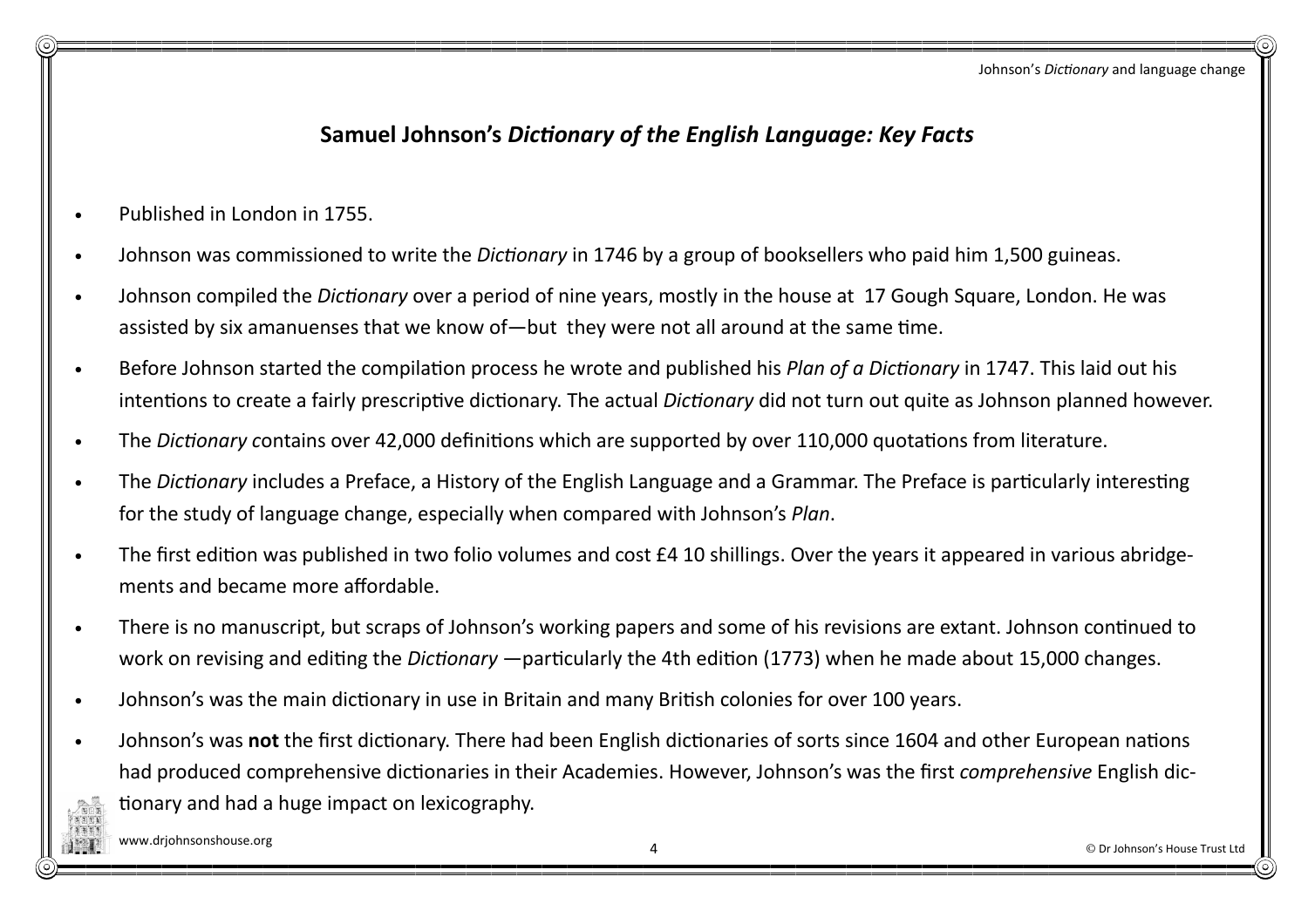Johnson's Dictionary and language change

## Samuel Johnson: Key Facts

- Johnson was born in 1709 in Lichfield, Staffordshire. He spent his youth in Lichfield, was educated at the local grammar school and helped in his father's bookshop. It was there that he developed his love of reading and an early knowledge of literature.
- He attended Pembroke College, Oxford for one year. However his family could not afford the fees and he left without a degree.
- After university he tried to find work as a translator and a teacher in the Midlands. However his ventures were not successful.
- In 1737 Johnson moved to London to begin a career as a writer. He worked as a Grub Street hack for about 10 years, writing reports for Parliament, essays, and articles for publications such as the Gentleman's Magazine. He struggled for money.
- In 1746 Johnson was commissioned by a group of seven booksellers to write an English dictionary. He was paid 1500 guineas and agreed to complete the project in 3 years. He published his Plan in 1747 and moved to 17 Gough Square in c. 1748.
- After an overrun of 6 years, the Dictionary was published in 1755. It made Johnson's name, but not his fortune. He had to leave Gough Square in 1759 due to lack of funds.
- In 1762 Johnson was granted a pension by King George III. Although controversial, Johnson accepted and this money allowed him to live a more comfortable lifestyle of socialising, chatting and travelling. He became a famous society wit and conversationalist.
- In 1763 Johnson met James Boswell. The two became good friends and Boswell started collecting material for his biography of Johnson early into this friendship. In 1765 Johnson met Hester Thrale and spent a lot of time with her family. It was also in this period that Johnson formed his Literary Club.
- After Johnson's death many biographies were published, including the most famous one by James Boswell. These biographies cemented Johnson's fame and reputation.

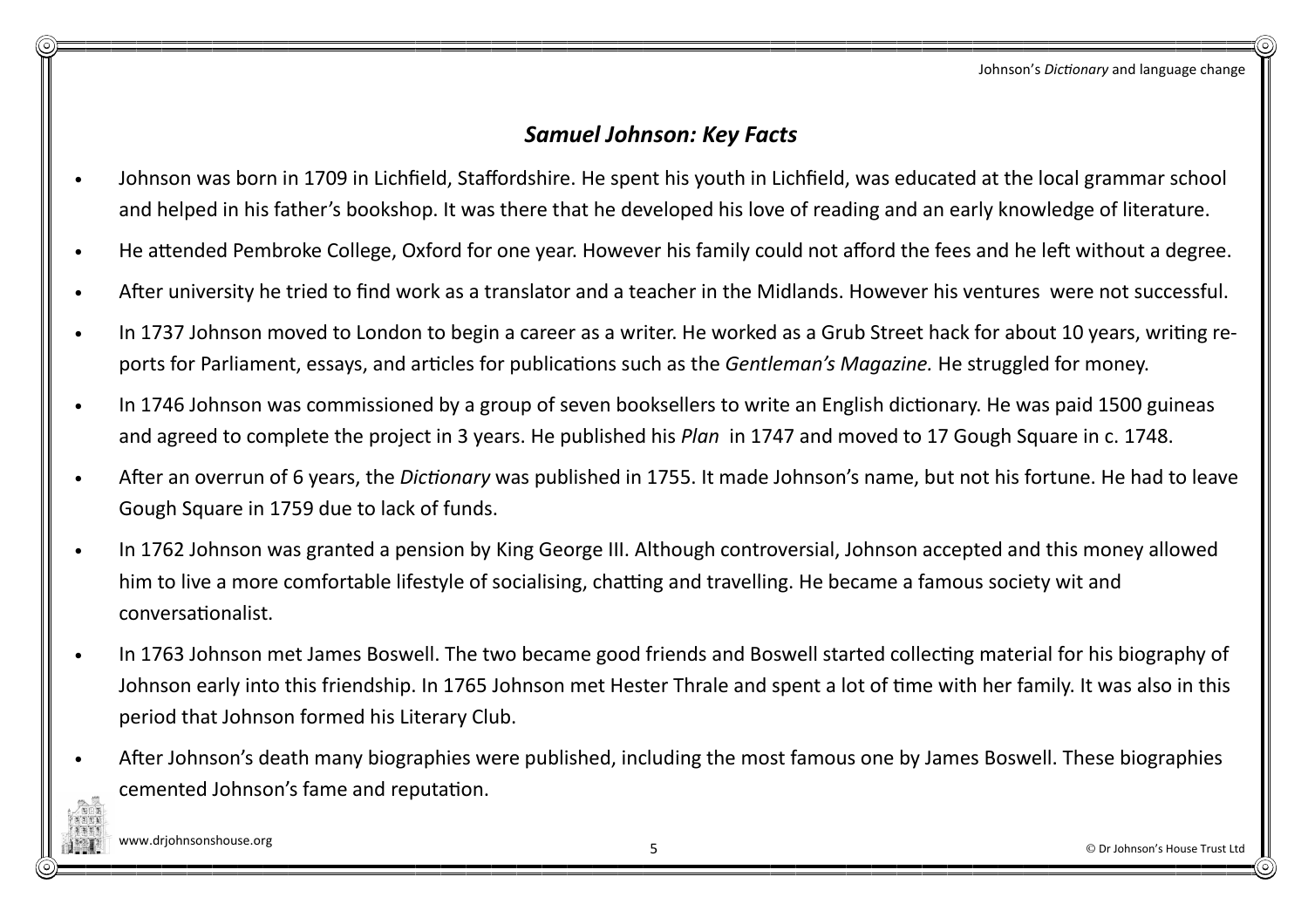Johnson's Dictionary and language change

## Writing the Dictionary: Key Facts

- Johnson had high hopes for his *Dictionary*. He wanted the *Dictionary* to purify the language and prevent change, which he generally viewed as decay and erosion. He planned to trace the etymology of each word and standardise spelling and punctuation as much as possible. He also wanted to clearly define the various senses of meaning of each word and include a quotation from 'the best authors' to show how the word was used in context.
- Johnson used earlier dictionaries, but soon found them flawed when collecting his words. He collected many more by reading through 'the best authors' and also works of science, natural history and other books that came his way. Johnson would mark a passage to be used as a quotation. An amanuensis would then copy out the passage onto a slip of paper. These were filed alphabetically. The idea was that the quotations would be collated later and Johnson would go back and write in his definitions and etymologies afterwards.
- Initially Johnson had believed the language would fit into a system where each word would have seven different senses of meaning. However, as time passed he found the language far more complex. After three years, under pressure to meet his deadline, he began getting a manuscript ready for the printer. However when he came to write his definitions into the spaces between quotations in the large notebooks there was not enough room. The copy was so messy the printer could not read it and Johnson had to start again. At this point he rethought his ideas and became more flexible in his approach, recording the common usage of the language rather than trying to systematise it.
- Johnson's Dictionary was innovative in its use of quotations. He aimed for these passages to not only illustrate the word in question, but to be generally useful. The most quoted authors are 16th and 17th century writers— the Bible, Shakespeare, Milton, Dryden. Johnson would often use the quotation to supplement, or even replace his own definition, particularly with more technical terms.
- Johnson's was also the first dictionary to list all the senses of meaning of a word in full. Etymologies had been included by previous lexicographers, but their dictionaries were often more like glossaries. For example Robert Cawdrey's 1604 dictionary rarely gives more than a synonym. Nathan Bailey in his 1721 work believed that the etymology would give the 'true' meaning of the word and that was the one that should be included.
- Johnson indicated the part of speech and etymologies for each word. There are occasional comments about pronunciation or spelling, but this is not consistent. In fact there are inconsistent spellings in the dictionary itself eg *author/authour*. However Johnson's Dictionary was an important part of the process of standardisation during the period.